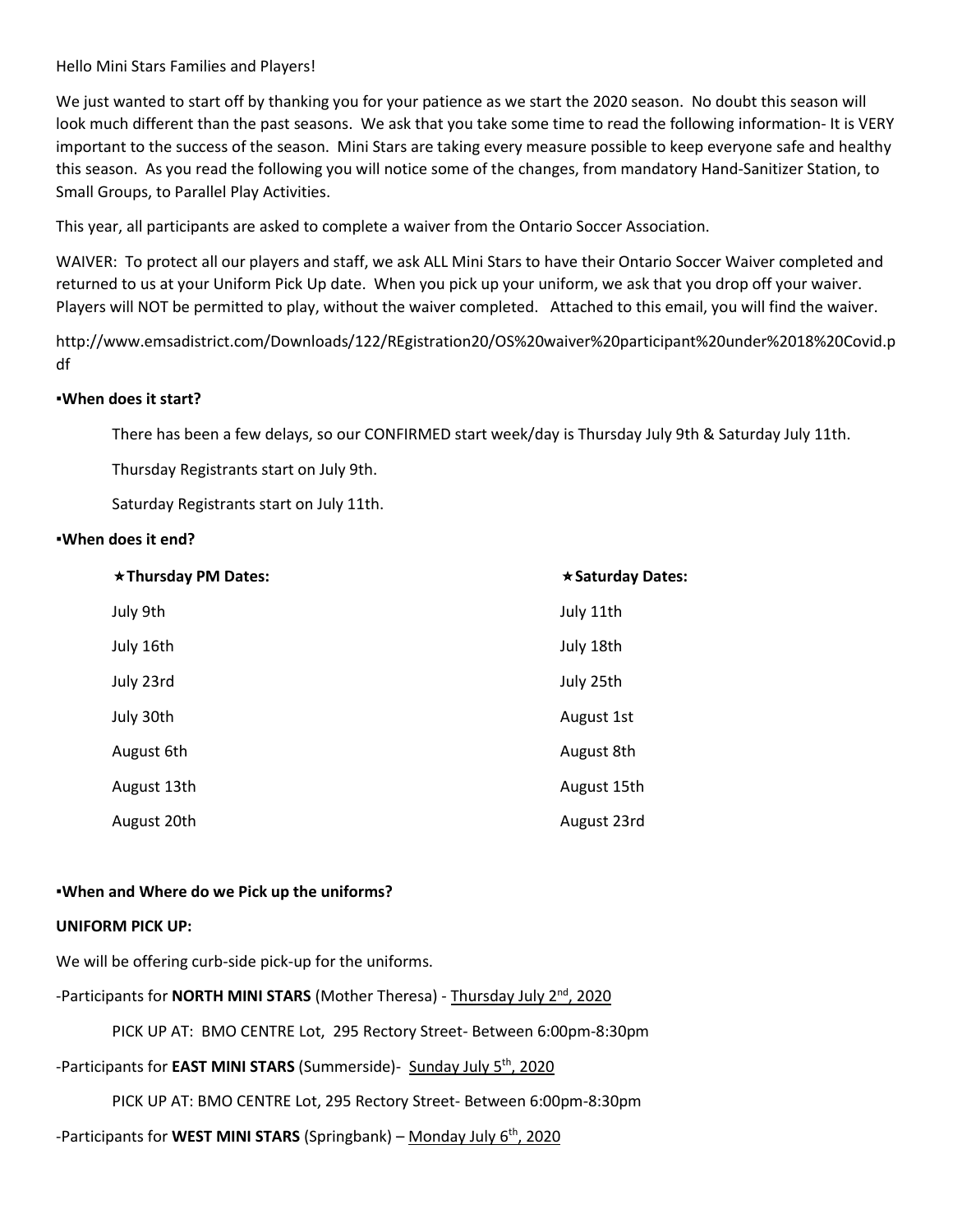When you arrive to the BMO Centre, please proceed to the West Lot (Behind BMO). Please pull up to Pick Up Point 1 or 2. You can retrieve your uniform from either Point. Please roll down your vehicle window and clearly state your Mini Stars **Name** and **Division**. For Example, "Pick up for Jack Smith, Tiny Star" . Our staff will hand you a sealed bag with your uniform. These have been sealed for a minimum of 5 days. **We ask that you have your Ontario Soccer Waiver form completed and submitted at the time. To minimize exchanges and pick up delays, we will not have copies at the Curbside Pick Up- please bring your completed copy with you.**

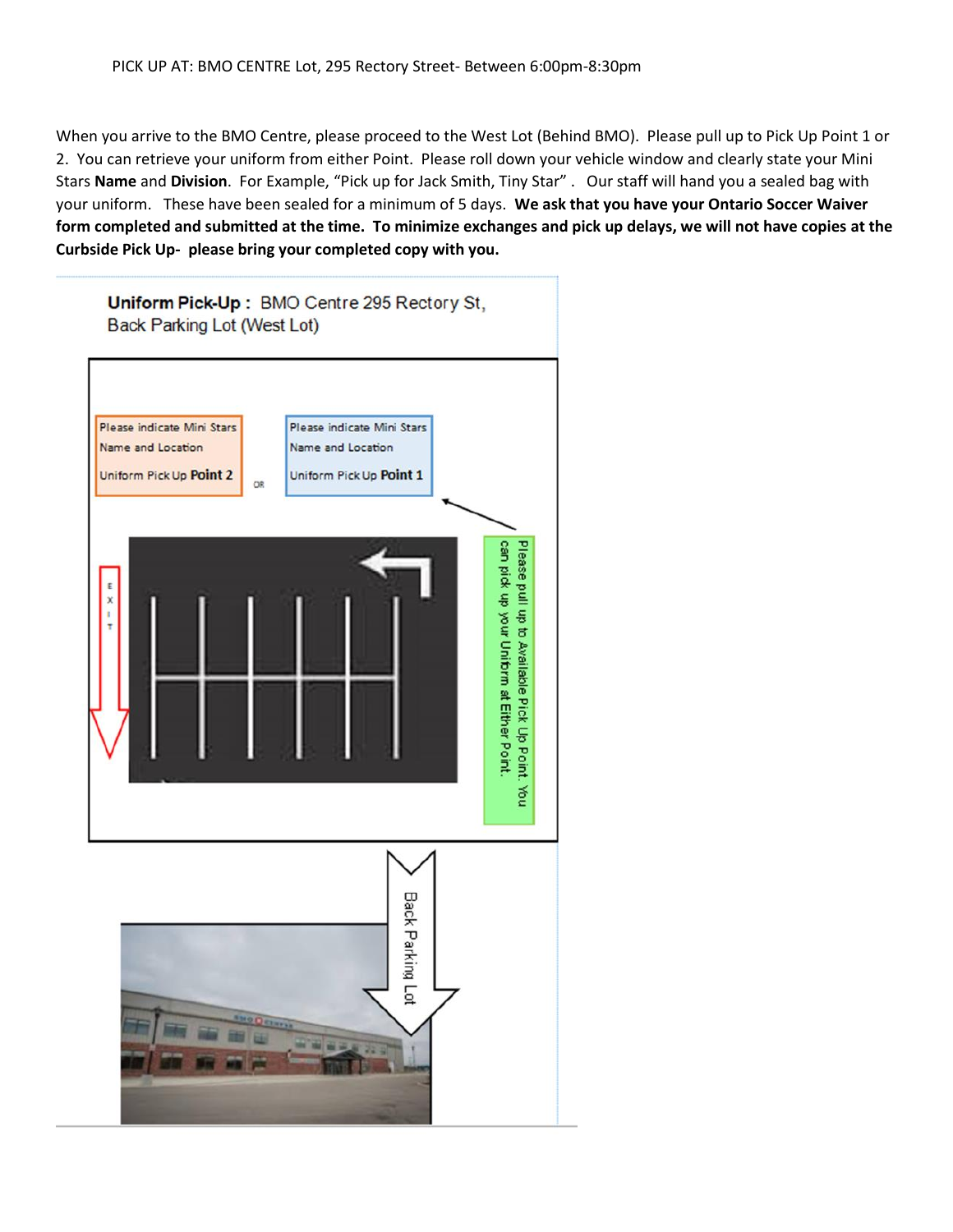▪ What about Rain Days?

Unless the weather conditions are dangerous, we will not be cancelling sessions due to rain. Rain Days will not be rescheduled.

▪ How are Tiny Stars (Ages 2-4) and Junior Stars (Ages 4-5) supposed to social distance?

1 Parent or Caregiver is required to help their Child participate in session. Parents are included in our group numbers. Each group will have 4 Players 4 Caregivers and 1 Coach.

Premier Stars will not be required to have a caregiver on the field with them. Premier Stars will have 6 Players and 1 Coach on the Field. Parent or Caregiver are asked to stay in the marked Spectator Area. This area will be adjacent to the field.

When you enter your assigned field. Your coach will direct you to your marker. This is your playing area, and playing areas will not overlap one another.

▪ I have 2 children registered in the program, how does that work?

You are allowed to have 1 parent / caregiver per Tiny Star or Junior Star.

▪ Will there be games?

No. At this point there will not be games- unless Provincial Restrictions are lifted.

▪ What will sessions look like?

Training sessions will be individual skill based, focusing on parallel play. There will be no physical contact with other players- and each player will have their designated play space. There will be flag markers placed for each player. Each player will be provided with a ball- please write your child's name on the ball to avoid confusion. We recommend using a Sharpie- different coloured Sharpies are best to recognize which ball is yours!

Please do NOT arrive to the field more than 10 minutes in advanced. We have scheduled scattered times to eliminate cluttered areas.

Please keep a minimum of 6 feet apart. Please see mapping below.

▪ Where do we enter and exit the field?

There will be signage where to safely enter and exit the field. Each location will look a little different- please see maps.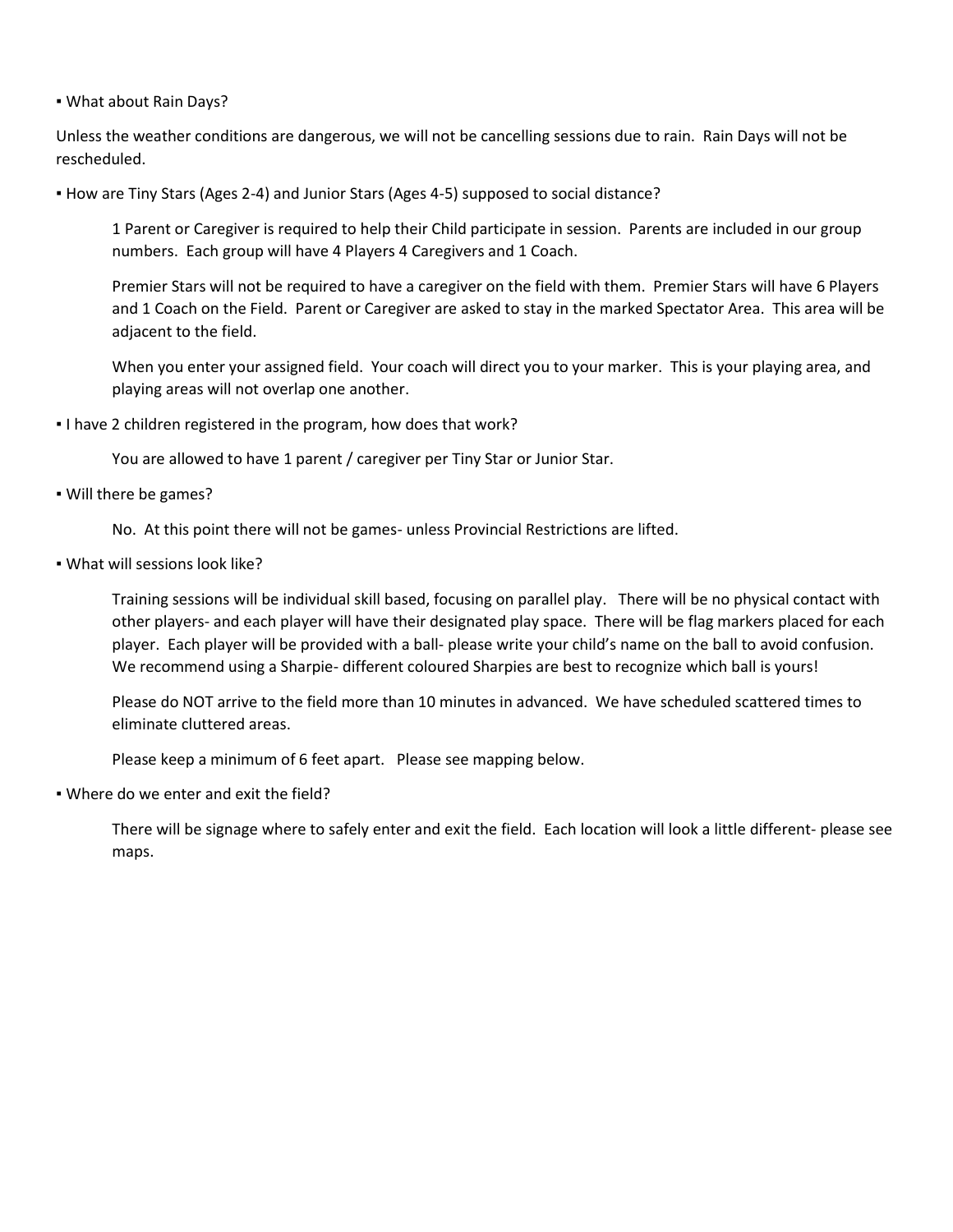